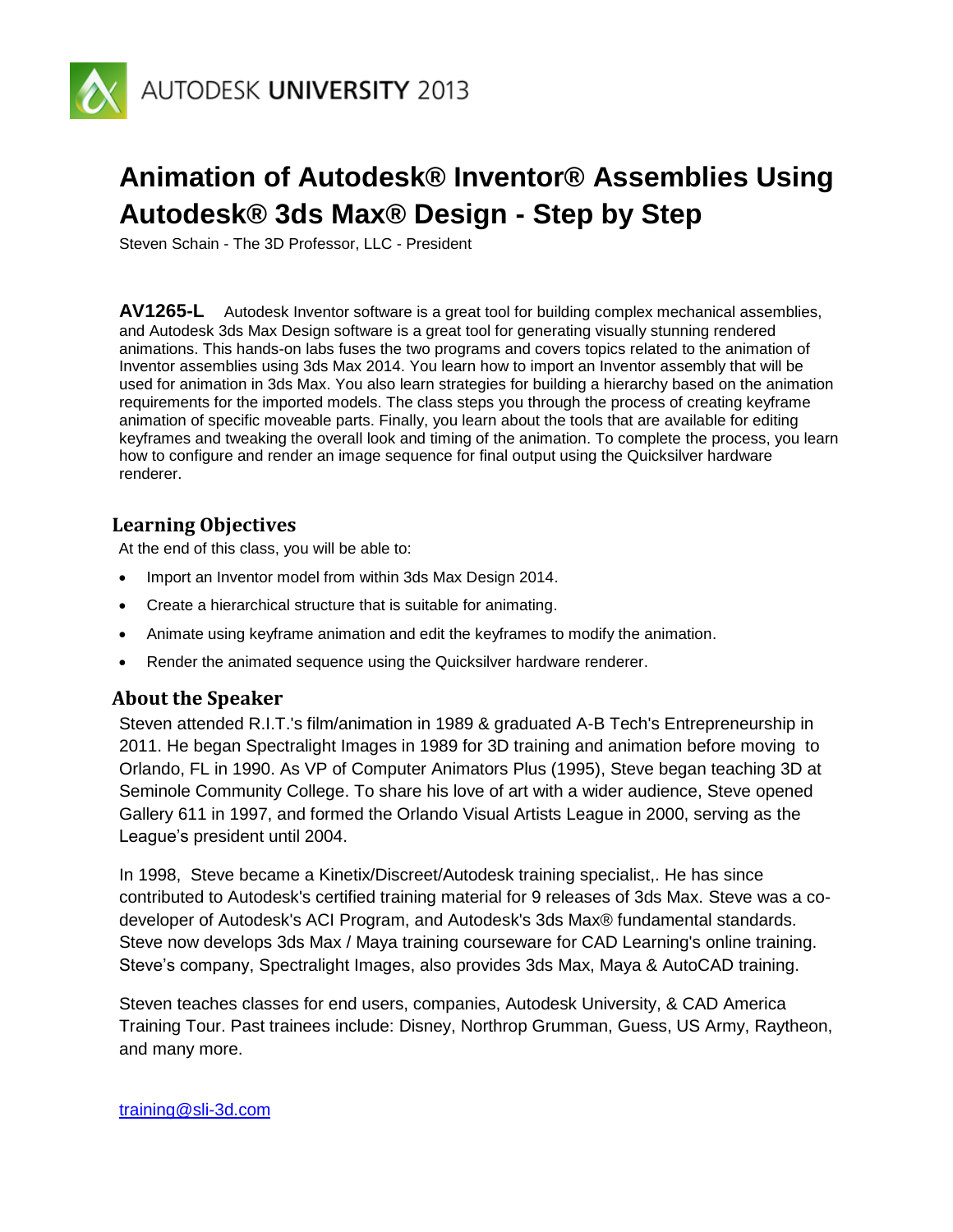# **Step by Step**

- 1. In the **application menu**, choose the **Manage option**, and choose **set project directory**.
- 2. Navigate to the AV1265-L 3ds Max Project directory, and set it as the current project directory.

# **Loading a Starting Scene**

- 3. From the Quick Access Toolbar, click **Open**.
- 4. Open the file, **Airport\_Runway.max**.

### **Import Settings**

- 5. From the **Application** menu, click **Import**.
- 6. Open the import/MV-22 directory.
- 7. Select the **"MV-22.iam"** assembly file, and click **import**.
- 8. Make sure to select **Import As: Meshes**.
- 9. Keep the Reference Duplicate Parts and the Create Layers by Material options checked.
- 10. Set the Merge/Replace option to Merge with Current Scene.
- 11. In the Material Options, make sure the Import Inventor Materials and the Assign Material IDs options are both checked.
- 12. We will keep the Mesh Resolution set to 0.
- 13. Lastly, set the Inventor File **Vertical Direction** to the **Y Axis** option.
- 14. **Click OK** and this will begin the import process.

# **Hierarchies for Animation**

### *Hiding Background Elements*

- 1. Open the **layers dialog**.
- 2. In the layer editor click to **hide** the **Ground layer, the Lighting layer, and the Cameras layer**.
- 3. Close the layers dialog.

### *Grouping Objects and Assemblies*

- 1. First, make sure the **MV-22.iam** object is selected. We want to make sure the objects are not grouped already as a result of the import process.
- 2. From the Group menu, select **Ungroup**.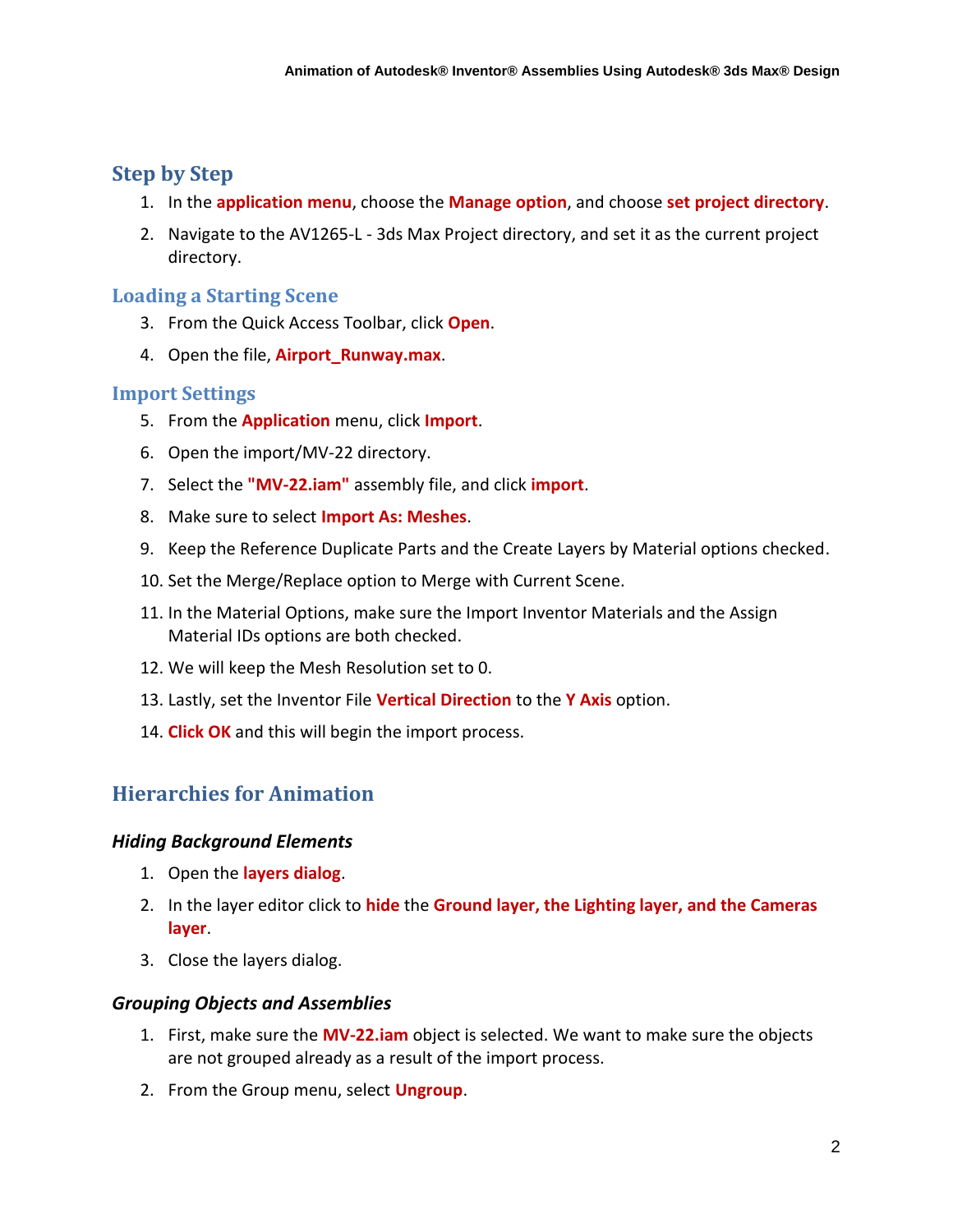- 3. Click off into space first to make sure you **deselect any currently selected objects**.
- 4. Then, using whatever method you desire, **select the two vertical tail pieces, the horizontal tail piece and the main fuselage**.
- 5. From the group menu, choose group, and name the group **"Fuselage"**, then click OK.
- 6. Then right click on the newly created group, and choose **hide selected**.

#### **The Engine Nacelle Pivot Helper**

- 7. **Press ALT+W** to change to a **four viewport** screen layout.
- 8. Click on the **Create tab** in the Command panel.
- 9. In the Create tab, choose the **Helpers option**.
- 10. Click the **Point helper** object.

*Before creating the Point object, let's make a few changes to the parameters.*

- 11. In the Display group, make sure the **Axis, Cross, Box, Constant Screen Size and Draw On Top** checkboxes are checked.
- 12. Set the Size to **36**.
- 13. To **create the Point object**, click once in the **Top Viewport**.
- 14. Once the Point is created, click the **Modify Panel**.
- 15. In the name type-in, change the name to **"DMY\_Nacelle\_PVT"** and press ENTER.

### **Positioning the Point helper.**

- 16. With the **DMY\_Nacelle\_PVT** selected, press **"W"** to activate the Move tool.
- **17.** In the Status bar at the bottom of the interface, set the **X value to 0.0, the Y value to - 1.472, and the Z value to 4.891.**

### **Propeller Blade Rotation Helpers**

- 18. Creating the Point objects.
- 19. In the Command panel, click the **Create tab**.
- 20. Choose the **Point object**.
- 21. In the Top viewport, click in front of the **propeller on the left** to **create a point helper**. Then click in front of the **right propeller** to create the point for it.

### **Naming and Positioning the Propeller Helpers**

22. You can prevent yourself from selecting any objects other than the helpers by setting the **Selection Filter to Helpers**. Choose Helpers from the Selection Filter dropdown.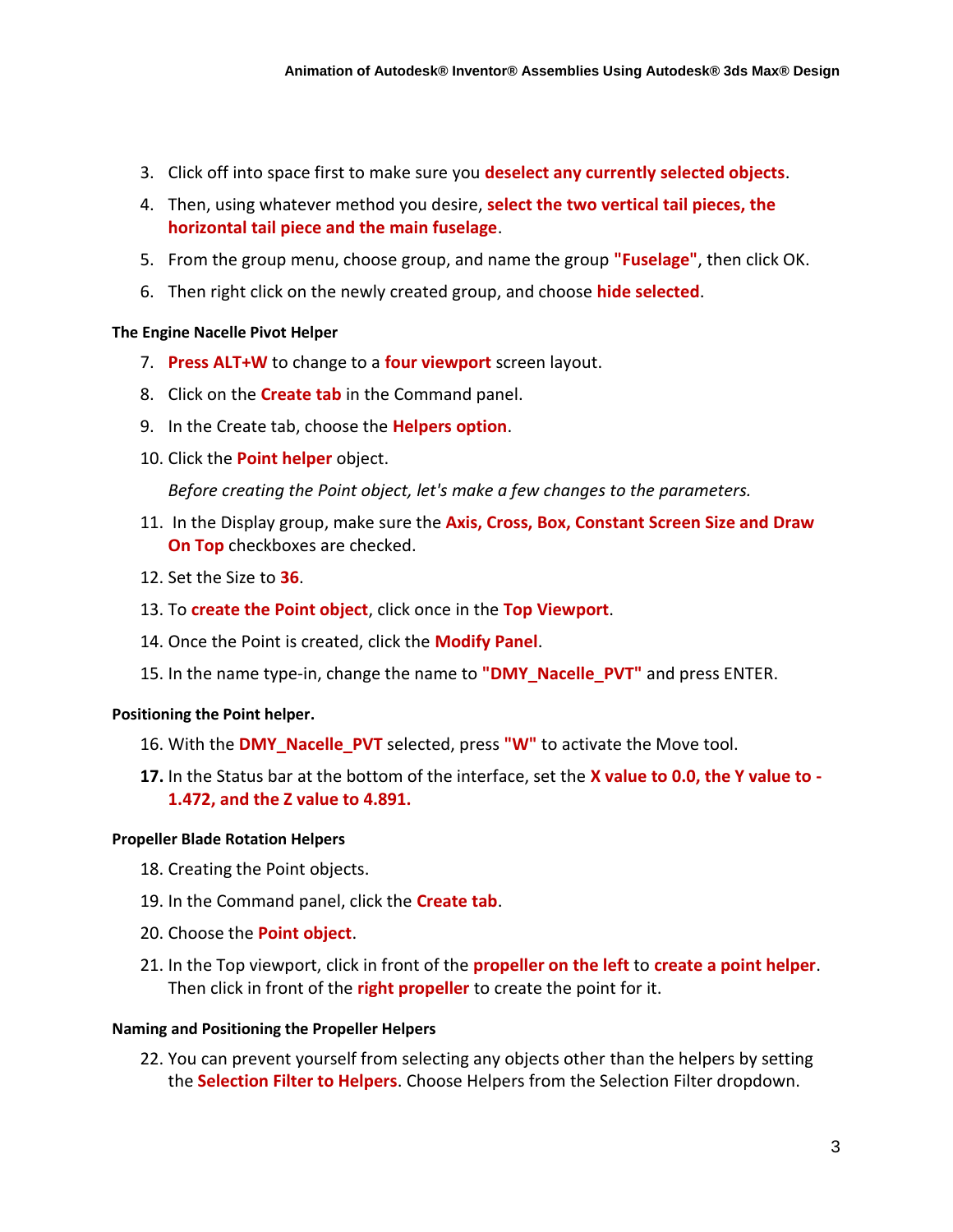- 23. With **Point002 selected**, click the Modify panel.
- 24. In the Name type-in **"DMY\_Prop\_Left\_PVT"** and press ENTER.
- 25. Click the **Select and Move** icon from the main toolbar to activate the Move tool.
- **26.** In the Status bar at the bottom of the interface, set the **X value to 3.657, the Y value to -3.267, and the Z value to 4.910.**
- 27. In the Top viewport, **select the Point001** helper object at the front of the right propeller.
- 28. In the Name type-in **"DMY\_Prop\_Right\_PVT"** and press ENTER.
- 29. Activate the **Move** tool.
- **30.** In the Status bar at the bottom of the interface, set the **X value to -3.657, the Y value to -3.267, and the Z value to 4.910.**

#### **Creating the Nacelle Link Helpers**

- 31. In the Top viewport, **select both Prop helper point objects**.
- 32. Make sure the **Select and Move** tool in active from the main toolbar.
- 33. Holding the **SHIFT key**, place the cursor over the **"Y" axis of the Move** gizmo. Then, click and **drag up in the Top viewport** to about mid way through the nacelle to create a clone of each.
- 34. This will cause the **Clone Options** dialog to open. In the Object group, **choose Copy**, then click OK.
- 35. Click on the **"DMY\_Prop\_Right\_PVT001"** point object.
- 36. In the Modify panel, name type-in, **rename** the object to **"DMY\_Nacelle\_Right"** and press ENTER.
- 37. Click to select the **"DMY\_Prop\_Left\_PVT001".**
- 38. In the Modify panel, name type-in, **rename** the object to **"DMY\_Nacelle\_Left"** and press ENTER.

#### **Creating the Fuselage Dummy**

- 39. Select the **Create tab** from the Command panel.
- 40. Choose the **Helpers** option.
- 41. This time, click the **Dummy** object.
- 42. On the Top viewport, click and drag to **create the Dummy** object.
- 43. Change to the **Modify tab** on the Command panel.
- 44. In the Name type-in, change the name to **"DMY\_Fuselage\_POS"** and press ENTER.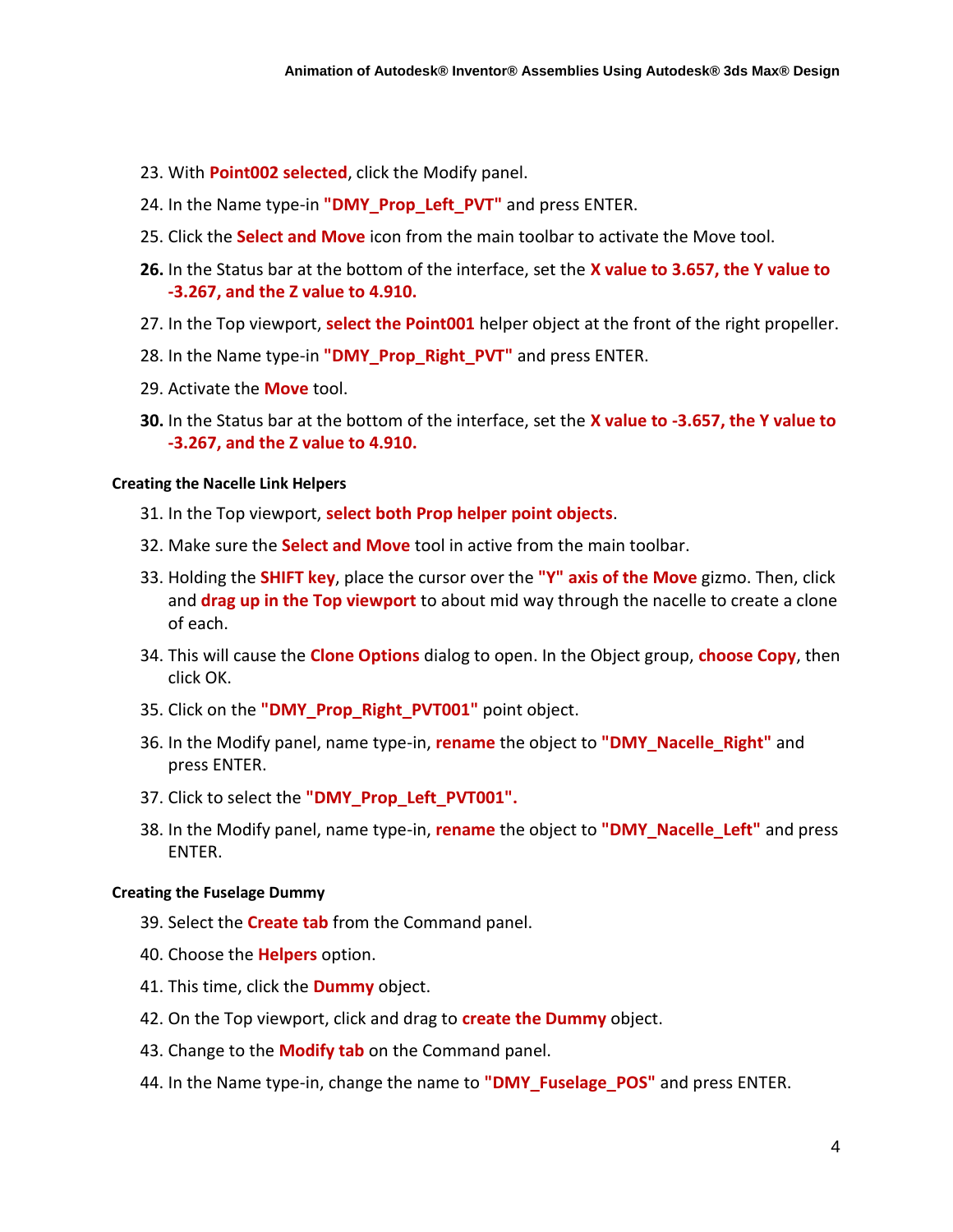- 45. Make sure the **Select and Move** tool is selected.
- **46.** In the Status bar, position type-ins, set the **X value to 0.0, the Y value to -1.7, and the Z value to 4.0.**

### **Setting up the Hierarchy**

#### **Linking the Helpers**

- 1. From the Tools menu, click the **New Scene Explorer** option.
- 2. If needed, expand the Scene Explorer to be able to see all the objects in the scene by clicking and dragging the bottom of the dialog.
- 3. **Expand the Name column** so that you can see the complete name by clicking on the vertical separation line to the right of the name category heading and dragging to the right.
- 4. Select the **Display menu** and make sure the **Display Children** option is checked.
- 5. To begin creating the hierarchy for the helper objects, click on the icon for the **"DMY\_Nacelle\_PVT"** object and drag it over the **"DMY\_Fuselage\_POS"** object in the list.
- 6. Click and drag the **"DMY\_Nacelle\_Left"** icon and position it under the **"DMY\_Nacelle\_PVT"**.
- 7. Click and drag the **"DMY\_Nacelle\_Right"** icon and position it under the **"DMY\_Nacelle\_PVT"**.
- 8. Click and drag the **"DMY\_Prop\_Left\_PVT"** icon under the **"DMY\_Nacelle\_Left"** object.
- 9. Click and drag the **"DMY\_Prop\_Right\_PVT"** icon under the **"DMY\_Nacelle\_Right"** object.

#### **Linking the MV-22 Objects to Helpers**

- 10. First, unhide the Fuselage object.
- 11. Right-click in the Top viewport until the **Quad Menu** opens.
- 12. In the upper right quad, choose **Unhide By Name**.
- 13. In the Unhide Object dialog, double click the **Fuselage** object to unhide it.
- 14. In the currently open Scene Explorer, click on the **Fuselage** object icon and drag it on top of **"DMY\_Fuselage\_POS"**.
- 15. Next, click and drag the **"Left\_Nacel:1"** icon on top of **"DMY\_Nacelle\_Left".**
- 16. Click and drag the **"Left\_Nacel\_MIR2:1"** icon on top of **"DMY\_Nacelle\_Right".**
- 17. Click and drag the **"Left\_Prop:1"** icon on top of **"DMY\_Prop\_Left\_PVT".**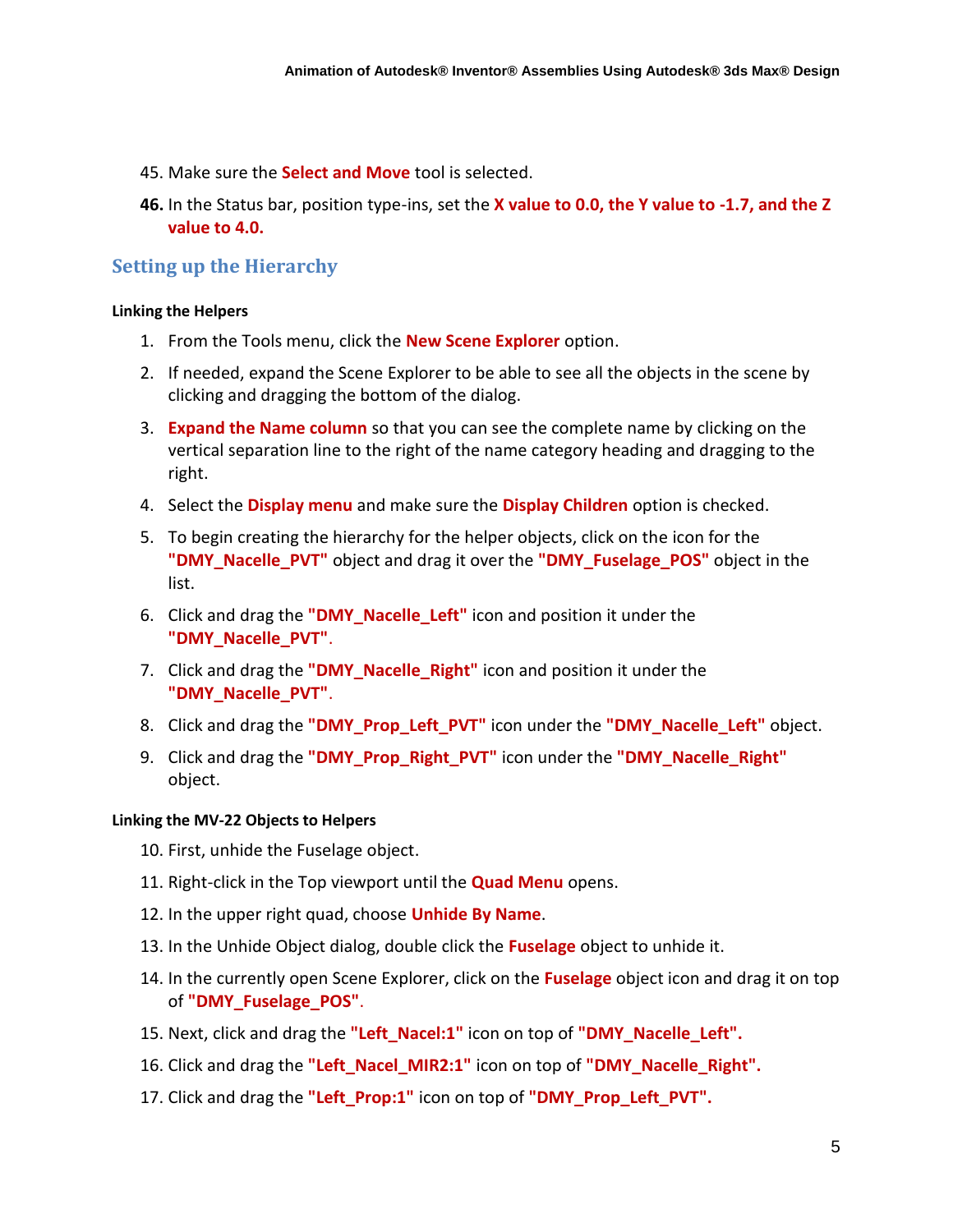- 18. Finally, click and drag the **"Left\_PropMIR:1"** icon on top of **"DMY\_Prop\_Right\_PVT".**
- 19. Close the Scene Explorer.
- 20. Press **W on the keyboard** to activate the move tool
- 21. Then click and drag the **DMY\_Fuselage\_POS** in the Y axis back and forth.
- 22. Now press **E on the keyboard** to activate the rotate tool.
- 23. Set the **Reference Coordinate System to Local**.
- 24. **Turn on the Angle Snap toggle** in the Main toolbar.
- 25. This time, instead of rotating the dummy object for the MV-22, rotate the **DMY\_Nacelle\_PVT helper along its X axis -90 degrees**. Click on the red X Axis ring and drag the mouse up to rotate the helper.
- 26. Now select the **DMY\_Prop\_Right\_PVT**, rotate it along its Y axis.
- 27. Press CONTROL+Z to undo the last rotation of the propeller.

# **Animating the Assembly**

#### **Setting the Display**

- 1. **Maximize the Camera001 viewport** (ALT+W) so we can see what we're doing a little better.
- 2. Click the **Layer Manager icon** in the Main toolbar to open the Layer Manager dialog.
- 3. In the Layer Manager dialog, click the Hide option (Light bulb) for the **Ground layer** in order to **unhide the runway**.
- 4. Close the Layer Manager.

Before we start creating key frames, let's set the length of the animation.

- 5. Open the **Time Configuration** dialog.
- 6. In the Animation group, make sure the **length is set to 900 frames**.

Close the Time Configuration dialog.

### **Creating Keyframes**

- 7. Select the **DMY\_Fuselage\_POS** object.
- 8. Then, **turn on set key by clicking the Set Key button**.
- 9. Click on the key filters option.
- 10. In the key filters dialog, **uncheck Scale, and IK Parameters**. Make sure only the Position and Rotation filters are checked.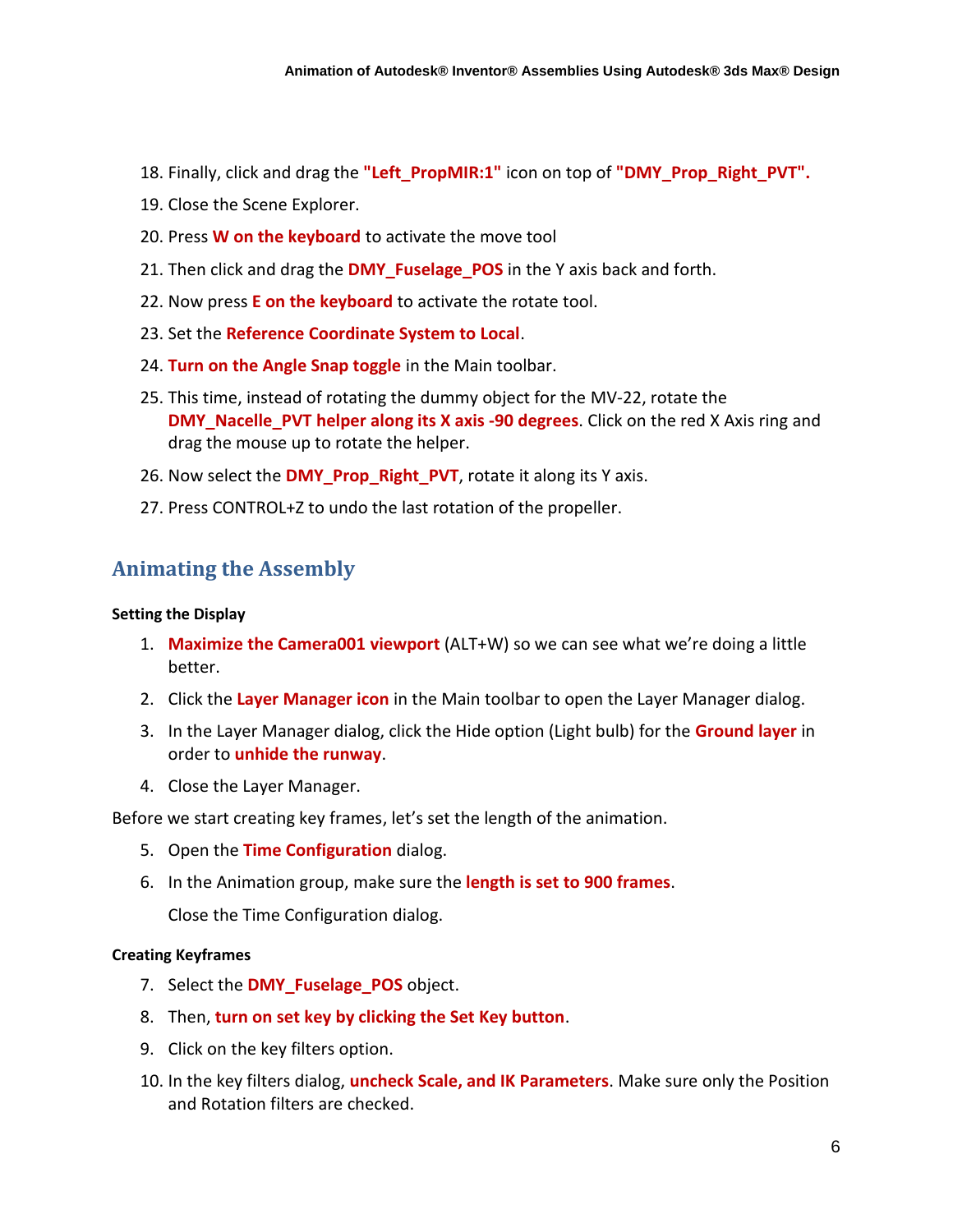- 11. Close the Set Key Filter dialog.
- 12. Click and drag the **Time Slider to frame 250**.
- 13. Then, click the **Create Key button**.
- 14. Drag the **time slider over until you get to frame 500**.
- 15. To make sure the **DMY\_Fuselage\_POS** object is not accidentally deselected, click the Lock in the middle of the status bar.
- 16. Before we move the fuselage, change the Reference Coordinate System to World.
- 17. Click the Select and Move tool.
- 18. Now go ahead and move the **DMY\_Fuselage\_POS** object in the **Z direction to about 6.0 units in Z**.
- 19. Click the **Create Key button** again.
- 20. **Scrub the time slider from frame 250 to 500** and we can see the aircraft lifting off the runway.
- 21. Now scrub the **Time Slider to frame 900**.
- 22. In the Status Bar, change the **Y value to -17.0 and the Z value to 7.0**.
- 23. Click in the **Create Key button** again.
- 24. Scrub the **time slider from frame 250 to 900** and we can see the aircraft lifting off the runway then moving out of the frame to the right.
- 25. **Click the Lock and deactivate** it to be able to select another object.
- 26. Press the E key on the keyboard to activate the **Select and Rotate tool**.
- 27. Open the Key Filters dialog, **turn off Position**.
- 28. Drag the **Time Slider back to frame zero**.
- 29. Click on the **Select the DMY\_Prop\_Right\_PVT** object.
- 30. Click the **Create Key button** to create the first rotational key frame.
- 31. Then drag the **time slider to frame 200.**
- 32. **Rotate** the point helper along the **Z axis about 80 degrees**.
- 33. Click the **Create Key button** to create the second keyframe.
- 34. Select the **DMY\_Prop\_Left\_PVT** object.
- 35. Drag the **Time Slider back to frame zero**.
- 36. Click the **Create Key button** to create the first rotational key frame.
- 37. Then drag the **time slider to frame 200**.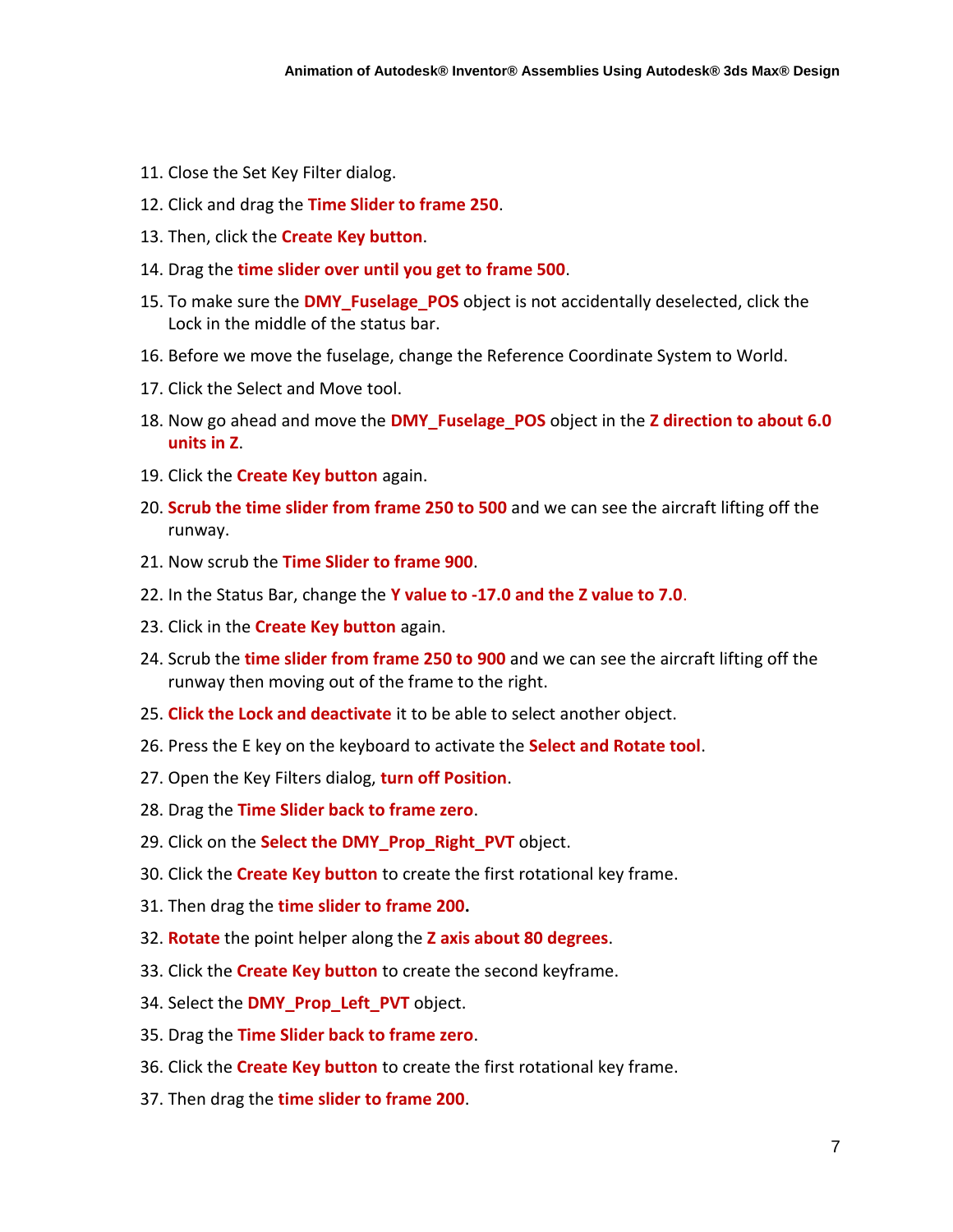- 38. Rotate the point helper along the **Z axis about -80 degrees**.
- 39. Click the **Create Key button** to create the second keyframe.
- 40. Now select the **DMY\_Nacelle\_PVT** object.
- 41. Set the frame **Time Slider to frame 550**.
- 42. Click the **Create Key button** to create the first rotational key frame.
- 43. Change the **Time Slider to frame 700**.
- 44. Rotate the **DMY\_Nacelle\_PVT** along the **X Axis 90.0 degrees**.
- 45. Click the **Create Key button** to create the second rotation keyframe.
- 46. **Turn off the set key option**.

# **Editing Keyframe Timing**

#### **The Right Propeller**

- 47. Change the Time Slider to frame 0.
- 48. Select the **"DMY\_Prop\_Right\_PVT"** object.
- 49. **Open the Curve Editor** from the Main Toolbar.
- 50. In the Curve Editor, object hierarchy, click on the **Y rotation controller**.
- 51. Then select the **first key frame**.
- 52. Set its tangent to **slow**.
- 53. Select the **second key frame**.
- 54. **Right click** to open the Key Info dialog.
- 55. Click and hold the curve In option, and choose the **linear** option.
- 56. Set the Value to **-3600.0.**
- 57. Close the dialog
- 58. From the **Edit menu**, Controller option, click on **Out of Range Types** from the flyout menu.
- 59. Click on the **Linear Out only** option.
- 60. Click OK to close the dialog.

#### **The Left Propeller**

61. Click to select the **"DMY\_Prop\_Left\_PVT"** object.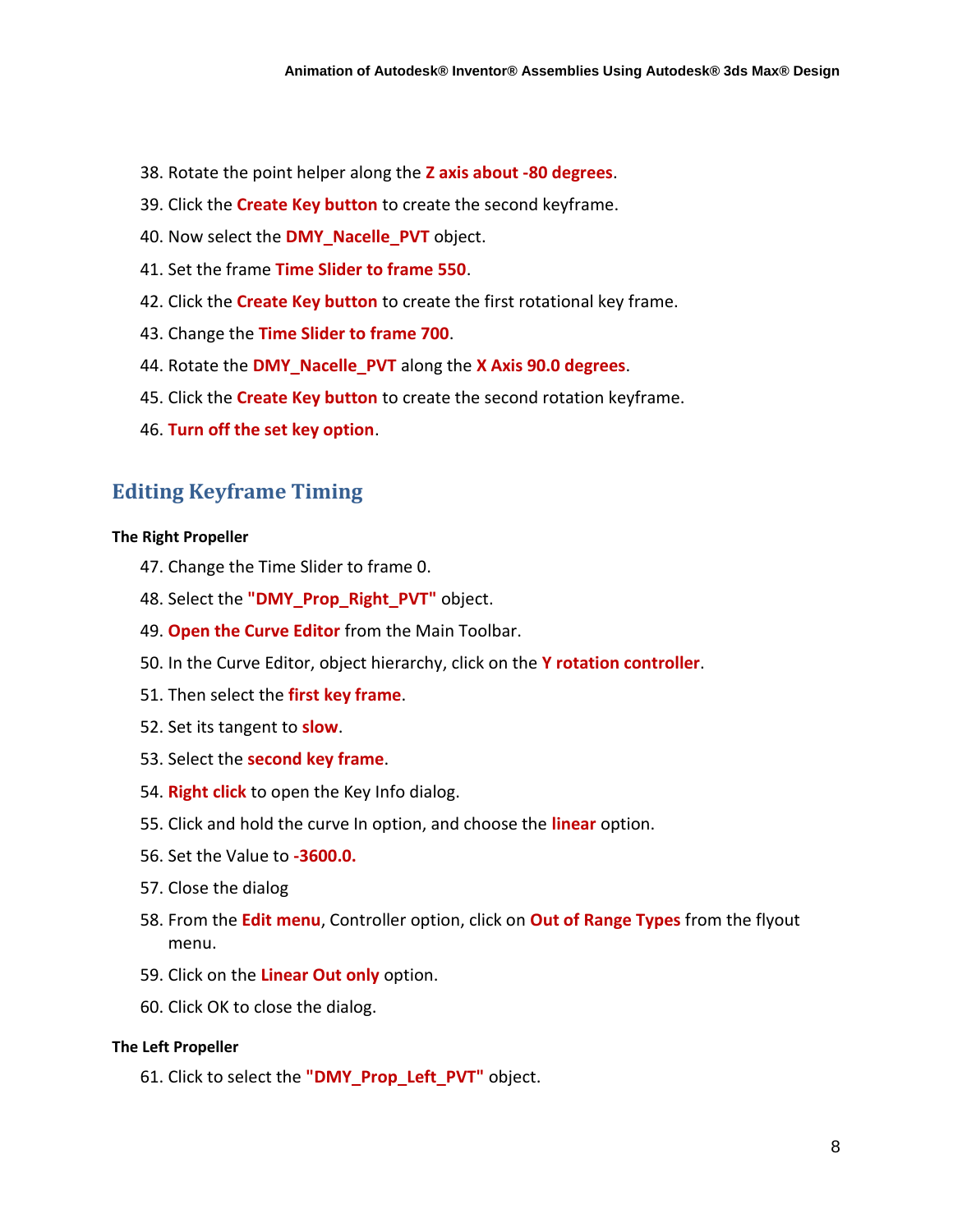- 62. In the Curve Editor, object hierarchy, click on the **Y rotation** controller.
- 63. Then select the **first key frame**.
- 64. Set its tangent to **slow**.
- 65. Select the **second key frame**.
- 66. **Right click** to open the Key Info dialog.
- 67. Click and hold the curve In option, and choose the **linear** option.
- 68. Set the Value to **3600.0.**
- 69. Close the dialog
- 70. From the **Edit menu**, Controller option, click on **Out of Range Types** from the flyout menu.
- 71. Click on the **Linear Out only** option.
- 72. Click OK to close the dialog.
- 73. Close the curve editor.
- 74. Click Play to play the entire animation.

# **Rendering with the Quicksilver Hardware Renderer**

#### **Rendering the scene**

- 1. Click the **Render Setup** button in the main toolbar to open the Render Setup dialog.
- 2. Make sure the Common panel is visible.
- 3. Set the Time Output to the **Active Time Segment** option.
- 4. From the **Output Size** dropdown, click on the **HDTV** setting.
- 5. In the Output Size area, choose the **480x270** resolution option.
- 6. In the Render Output section, click the **Files...** button.
- 7. In the Render File Output dialog, set the name to **"MV22\_.png".**
- 8. Make sure that the save as type is also set to the .png image file format.
- 9. Click Save.
- 10. In the PNG configuration dialog, set the Colors option to **RGB 24 bit**.
- 11. Keep the Alpha Channel checked.
- 12. Open the **Assign Renderer** rollout.